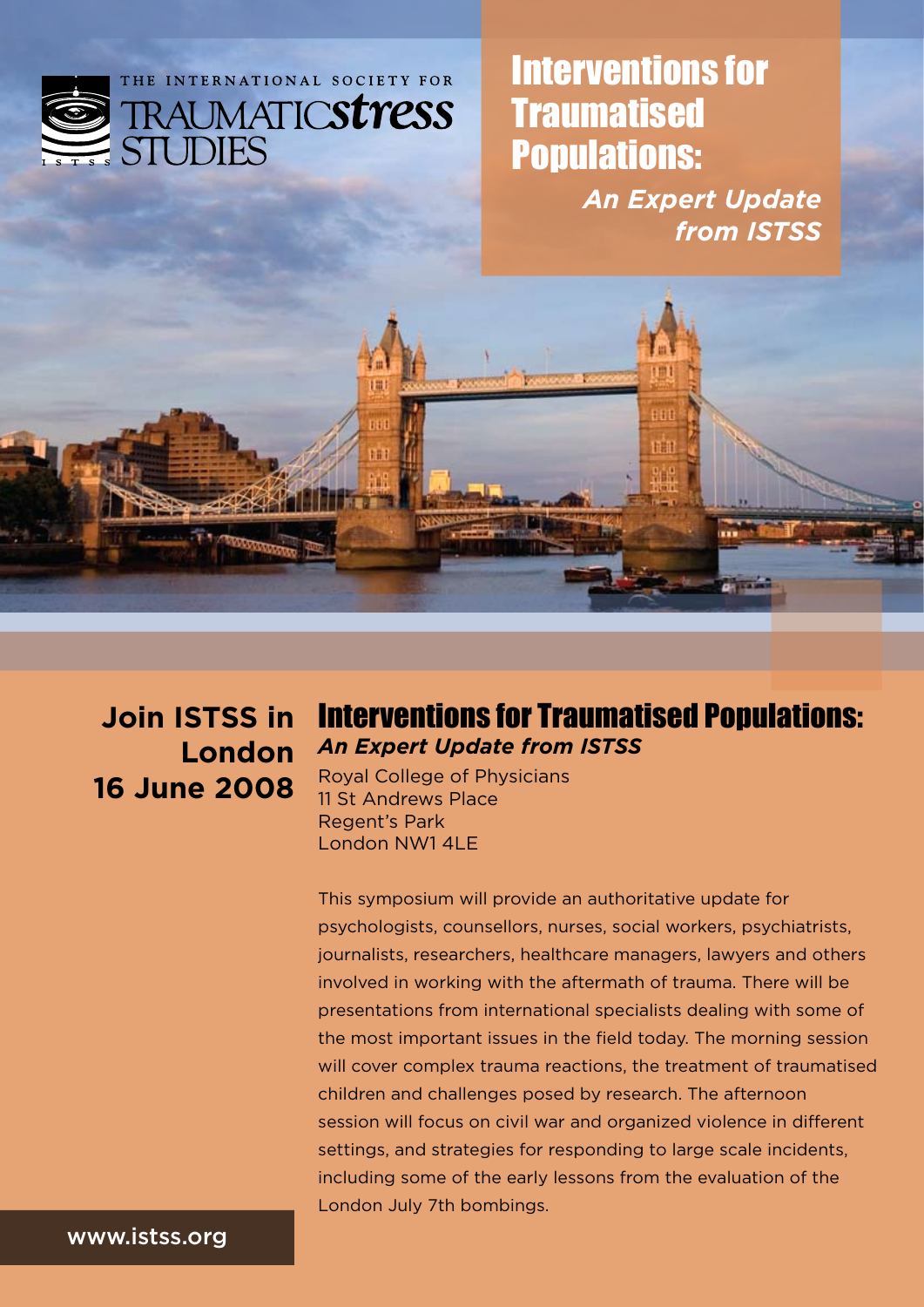### Interventions for Traumatised Populations: *An Expert Update from ISTSS*

# **The Programme and Schedule at a Glance**

- **8.30 Registration Desk Opens**
- **9.30 Welcome Stuart Turner,** *ISTSS President*

#### **9.40 Developmental Trauma Disorder: A Proposed Diagnosis for DSM V.**

**Bessel van der Kolk,** *Past-President of ISTSS; Medical Director of the Trauma Center; National Child Traumatic Stress Network; Professor of Psychiatry, Boston University School of Medicine.*  Many chronically traumatized children and adults have complex adaptations to trauma that are not captured by the PTSD diagnosis. This talk will present the criteria for the proposed diagnosis, as well as supporting databases and treatment data.

#### **10.05 Psychosocial Therapeutic Interventions for Children with Traumatic Stress Reactions.**

**John Fairbank,** *Past-President of ISTSS; Associate Professor of Medical Psychology in the Department of Psychiatry, Duke University Medical Center; Co-Director of the UCLA-Duke University National Center for Child Traumatic Stress.* An overview of the current state-of-the-art in the development and dissemination of empirically supported interventions for child traumatic stress.

### **10.30 Treating Adult Complex Trauma Survivors.**

**Marylène Cloitre,** *Director, Institute for Trauma and Resilience; Cathy and Stephen Graham Professor of Child and Adolescent Psychiatry NYU Child Study Center.* Differing treatment approaches will be examined as they are relevant to various "core symptom sets" associated with chronic traumatisation.

#### **10.55 Coffee**

#### **11.25 Longitudinal Studies in PTSD. How do they inform practice?"**

**Alexander McFarlane,** *Past-President of ISTSS; Head of the University of Adelaide Node of the Centre of Military and Veterans Health in South Australia.* Long-term naturalistic follow-up data will be presented to challenge some of the prevailing assumptions about PTSD.

#### **11.50 Treatment Outcome Research.**

**Patricia Resick,** *President-Elect of ISTSS; Director, National Center for PTSD (Women's Health Sciences Division) VA Boston Healthcare System; Professor of Psychiatry and Psychology, Boston University.* The components of state-of-the-art treatment research will be described within a framework of modern understandings of cognitive behavioural treatments for PTSD.

#### **12.15 Questions and Discussion**

**12.30 Lunch Included**

#### **14.00 Parental PTSD Appears to be a Relevant Risk Factor for the Development of PTSD.**

**Rachel Yehuda,** *Professor of Psychiatry at the Mount Sinai School of Medicine, and Director of the Traumatic Stress Studies Division at the Mount Sinai School of Medicine and Bronx Veterans Affairs Medical Center.* This presentation summarizes recent studies in offspring of parents with PTSD.

#### **14.25 Working with Refugees in the United Kingdom.**

**Stuart Turner,** *President of ISTSS, Chair of Trustees of the Refugee Therapy Centre and Chair of Trustees of the Centre for the Study of Emotion and Law.* Cultural, therapeutic and legal issues arising in work with refugees in the UK.

#### **14.55 Tea**

#### **15.25 What do we know about early interventions after trauma?**

**Richard Bryant,** *Scientia Professor of Psychology at the University of New South Wales.* A description of cognitive behaviour therapy techniques for early interventions for PTSD, recent developments in identifying recently traumatised people at high risk for PTSD, the evidence for early interventions for PTSD, and their limitations.

#### **15.50 Five Principles of Psychosocial Intervention in the Immediate and Midterm Aftermath of Mass Casualty.**

**Stevan Hobfoll,** *Distinguished Professor of Psychology at Kent State University; Director of their Applied Psychology Center and the Summa-KSU Center for the Treatment and Study of Traumatic Stress; Senior Fellow in the Center for National Security Studies at the University of Haifa.* Five basic principles of psychosocial intervention in the immediate and midterm aftermath of mass casualty have been determined by an international group of experts on disaster and terrorism as a blueprint for intervention following mass casualty, based on review of the empirical literature.

#### **16. 15 Early Lessons from the London July 7th Bombings Service Evaluation.**

**Chris Brewin,** *Professor of Clinical Psychology in the Subdepartment of Clinical and Health Psychology, University College London; Honorary Consultant Clinical Psychologist specialising in the treatment of PTSD at the Traumatic Stress Clinic.* The screen and treat model used to guide the mental health response following the London bombings will be presented and contrasted with a crisis counselling approach. Preliminary outcome data for the brief evidence-based intervention for PTSD will be presented.

### **16.40 Discussant (followed by questions).**

**Ulrich Schnyder,** *Vice-President of ISTSS; Professor of Psychiatry and Head, Department of Psychiatry, University Hospital, Zurich.*

#### **17.00 Close**





**EMDR** 





Interventions for Traumatised Populations: *An Expert Update from ISTSS* 16 June 2008

# **Special Additional Educational Opportunities**

In addition to the ISTSS London Symposium, more training and education in the field of traumatic stress is taking place in London. Between the 13th and 15th June, the **9th EMDR Europe Conference, NEW PERSPECTIVES IN EMDR,** will be conducted. On Friday, 13th June, there will be a selection of whole-day and half-day pre-conference workshops (limited numbers) held in the Queen Elizabeth II Conference Centre, Westminster London. This conference will continue through Saturday and Sunday with a range of keynote speeches, workshops, symposia and poster presentations.

#### **For more information visit the EMDR-Europe Web site at www.emdr2008.org**.

Also, the **European Society for Traumatic Stress Studies (ESTSS)** will be providing two workshops in the Queen

Elizabeth II Conference Centre, Westminster London. These workshops will qualify to contribite towards the ESTSS General Certificate in Psychotraumatology.

On 13th June, there will be a half-day workshop titled, *Early Intervention Following Traumatic Events*. On 15th June, there will be a full-day workshop titled, *Introduction to Traumatic Stress Studies*.

For more information, visit the ESTSS Web site at www.estss.org.

#### **Lodging Assistance**

Contact Lloyd Harris at Hotel Reservations Limited at Lloyd@hotelreservationsltd.uk. Web site: www.hotelreservations.ltd.uk. Make sure you inform him you are registered for the ISTSS London Symposium.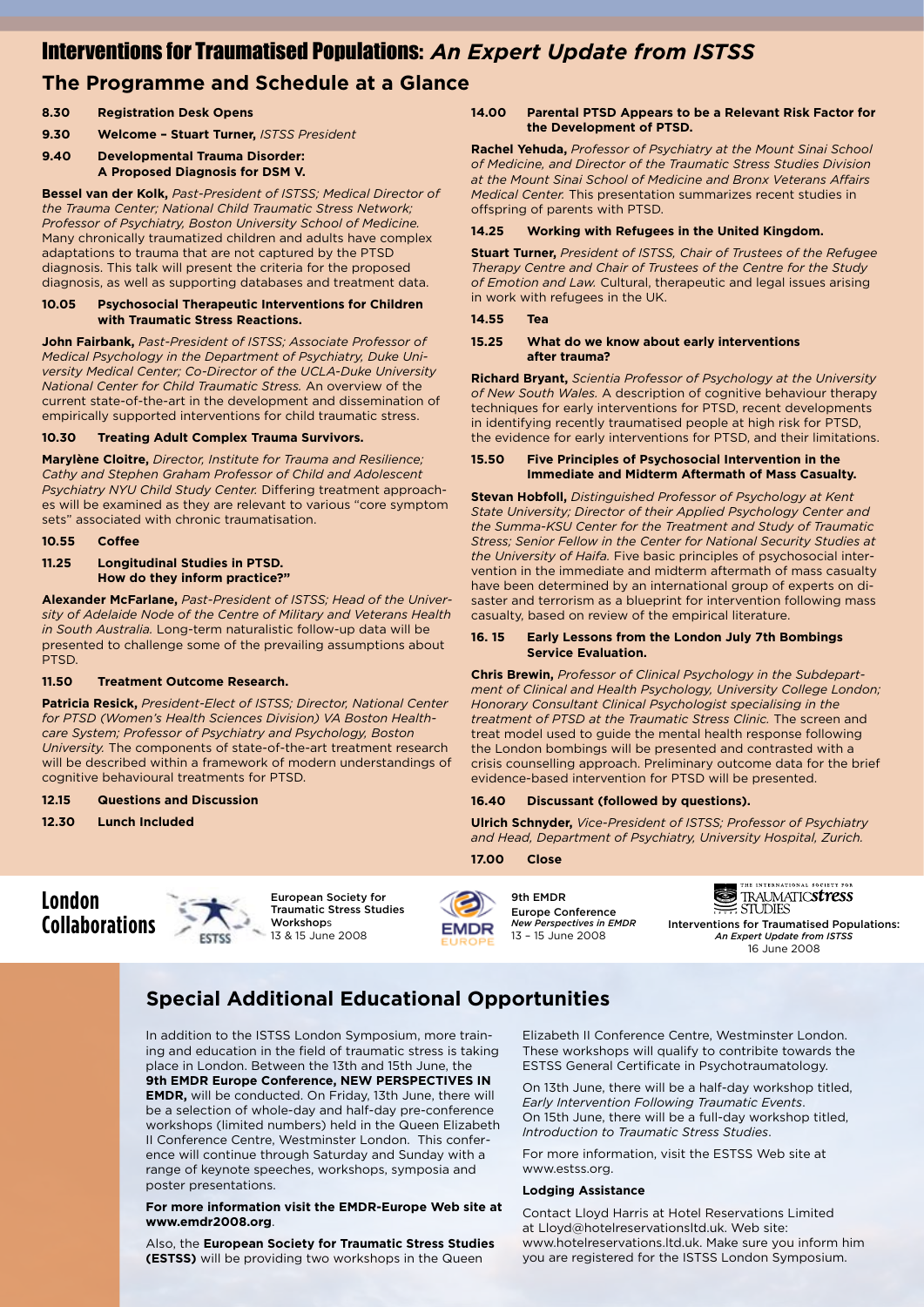#### **Registration Information**

Participation in the ISTSS London symposium is limited to registered participants. Refreshments and lunch are included in registration fees. Online registration is available at www.istss. org. Members of ESTSS, EMDR-E and ISTSS affiliates will receive member registration rates. Join ISTSS today at **www.istss.org**.

Registration is not complete without full payment via credit card or cheque; do not submit purchase orders. Issue cheques payable to ISTSS in GBP or US dollars, or pay with VISA, MasterCard or American Express in US dollars. ISTSS will not process registration without full payment.

#### **Preregistration policy:** To be

considered preregistered, your registration, changes or replacement must be received by 12 June. After this date, you must register onsite. You may register online, via mail or via fax. Online registration closes at 23.59 CST on 12 June. Mailed registrations must be postmarked by 31 May. Faxed registration forms that do not contain credit card information do not qualify as an early registration.

**Payment Confirmation:** Attendees that include an e-mail address on their registration form will receive an e-mail confirmation/receipt within 24 hours of registering online and up to 5 business days if registered by mail or fax. If an e-mail address is not provided, registrants will receive a confirmation in the mail within 14 business days.

#### **Registration Cancellation**

**Policy:** Notification of cancellation must be submitted in writing. Cancellations received by 1 June, will be subject to a \$50 (US dollars) cancellation charge. No refunds will be given after 1 June. Substitutions are allowed at any time, but must be submitted in writing and must be of the same membership status.

Attendees can pick up name badges at the ISTSS London Symposium registration desk, which opens at 8.30. The symposium is scheduled from 9.30 – 17.00 and includes refreshments and lunch.

**Engage the world through ISTSS. Apply for membership today at www.istss.org.**



#### **Register Today! Only onsite registration accepted after 12 June. Telephone registrations cannot be accepted.**



**Register online at: www.istss.org**

| Given Name/First Name                                                                                                                                                                                           |                               |                                                | Surname/Family Name/Last Name                           |                                                                                                                                                                                                                                                                                                  |  |  |
|-----------------------------------------------------------------------------------------------------------------------------------------------------------------------------------------------------------------|-------------------------------|------------------------------------------------|---------------------------------------------------------|--------------------------------------------------------------------------------------------------------------------------------------------------------------------------------------------------------------------------------------------------------------------------------------------------|--|--|
| Badge Name (as you like your first name to appear on your badge)                                                                                                                                                |                               |                                                |                                                         |                                                                                                                                                                                                                                                                                                  |  |  |
| Professional title (for Society records)                                                                                                                                                                        |                               |                                                |                                                         |                                                                                                                                                                                                                                                                                                  |  |  |
| Institution/Company/University/Hospital/Organization                                                                                                                                                            |                               |                                                |                                                         |                                                                                                                                                                                                                                                                                                  |  |  |
| Phone                                                                                                                                                                                                           |                               | Fax                                            |                                                         |                                                                                                                                                                                                                                                                                                  |  |  |
|                                                                                                                                                                                                                 |                               |                                                |                                                         |                                                                                                                                                                                                                                                                                                  |  |  |
| Address                                                                                                                                                                                                         |                               | E-mail Address                                 |                                                         |                                                                                                                                                                                                                                                                                                  |  |  |
| City                                                                                                                                                                                                            |                               | State/Province                                 |                                                         |                                                                                                                                                                                                                                                                                                  |  |  |
| Zip/Postal Code                                                                                                                                                                                                 |                               | Country                                        |                                                         |                                                                                                                                                                                                                                                                                                  |  |  |
| After Hours Phone or E-mail Address                                                                                                                                                                             |                               | Emergency Contact Name Emergency Contact Phone |                                                         |                                                                                                                                                                                                                                                                                                  |  |  |
| Where did you hear about this meeting: ____                                                                                                                                                                     |                               |                                                |                                                         |                                                                                                                                                                                                                                                                                                  |  |  |
| Is this your first ISTSS Meeting: $\Box$ Yes $\Box$ No                                                                                                                                                          |                               |                                                |                                                         |                                                                                                                                                                                                                                                                                                  |  |  |
| Join ISTSS today for a discounted member registration fee at WWW. istss. Org                                                                                                                                    |                               |                                                |                                                         |                                                                                                                                                                                                                                                                                                  |  |  |
| <b>Registration fees include REFRESHMENTS and LUNCH</b>                                                                                                                                                         |                               |                                                |                                                         |                                                                                                                                                                                                                                                                                                  |  |  |
|                                                                                                                                                                                                                 |                               |                                                |                                                         |                                                                                                                                                                                                                                                                                                  |  |  |
| <b>Member Registration</b>                                                                                                                                                                                      | On or before<br><b>May 15</b> | After May 15                                   |                                                         | Total                                                                                                                                                                                                                                                                                            |  |  |
| <b>D</b> ISTSS                                                                                                                                                                                                  | £125/\$250 US                 | £135/\$270 US                                  |                                                         | $\frac{1}{2}$                                                                                                                                                                                                                                                                                    |  |  |
| <b>Q</b> EMDR-Europe                                                                                                                                                                                            | £125/\$250 US                 | £135/\$270 US                                  |                                                         | $\sim$ $\sim$                                                                                                                                                                                                                                                                                    |  |  |
| <b>Q</b> ESTSS                                                                                                                                                                                                  | £125/\$250 US                 | £135/\$270 US                                  |                                                         | $\frac{1}{2}$                                                                                                                                                                                                                                                                                    |  |  |
| □ Affiliate Society Member                                                                                                                                                                                      | £125/\$250 US                 | £135/\$270 US                                  |                                                         | $\mathbb{S}$ and $\mathbb{S}$ and $\mathbb{S}$ and $\mathbb{S}$ and $\mathbb{S}$ and $\mathbb{S}$ and $\mathbb{S}$ and $\mathbb{S}$ and $\mathbb{S}$ and $\mathbb{S}$ and $\mathbb{S}$ and $\mathbb{S}$ and $\mathbb{S}$ and $\mathbb{S}$ and $\mathbb{S}$ and $\mathbb{S}$ and $\mathbb{S}$ and |  |  |
| Indicate affiliation:<br>Q AfSTSS Q ALFEST Q AsianSTSS Q ASTSS Q CTSN Q DeGPT Q ESTSS Q JSTSS Q SAPsi                                                                                                           |                               |                                                |                                                         |                                                                                                                                                                                                                                                                                                  |  |  |
| <b>Non-member Registration</b>                                                                                                                                                                                  |                               |                                                |                                                         |                                                                                                                                                                                                                                                                                                  |  |  |
| □ Non-member                                                                                                                                                                                                    | £135/\$270 US                 | £145/\$290 US                                  |                                                         | $\frac{1}{2}$                                                                                                                                                                                                                                                                                    |  |  |
|                                                                                                                                                                                                                 |                               |                                                | Total Fees: \$ _________                                |                                                                                                                                                                                                                                                                                                  |  |  |
| Payment<br>□ MasterCard □ VISA □ American Express<br>□ Cheque payable to: International Society for Traumatic Stress Studies in GBP or US dollars.                                                              |                               |                                                |                                                         |                                                                                                                                                                                                                                                                                                  |  |  |
| Name on Card (print)                                                                                                                                                                                            | Card Number Expiration Date   |                                                |                                                         |                                                                                                                                                                                                                                                                                                  |  |  |
| Signature                                                                                                                                                                                                       |                               |                                                |                                                         |                                                                                                                                                                                                                                                                                                  |  |  |
| Billing Address (if different from above)                                                                                                                                                                       |                               |                                                |                                                         |                                                                                                                                                                                                                                                                                                  |  |  |
| Payment must accompany registration. Credit cards will be<br>processed in US Dollars. Cheques can be processed in GBP or<br>US dollars. Invoices are not issued. Purchase orders<br>are not considered payment. |                               |                                                | Please attach any special needs or<br>dietary requests. |                                                                                                                                                                                                                                                                                                  |  |  |
| If not paying online, you may fax your registration form to                                                                                                                                                     |                               |                                                |                                                         |                                                                                                                                                                                                                                                                                                  |  |  |



**E-mail: symposium@istss.org • www.istss.org**